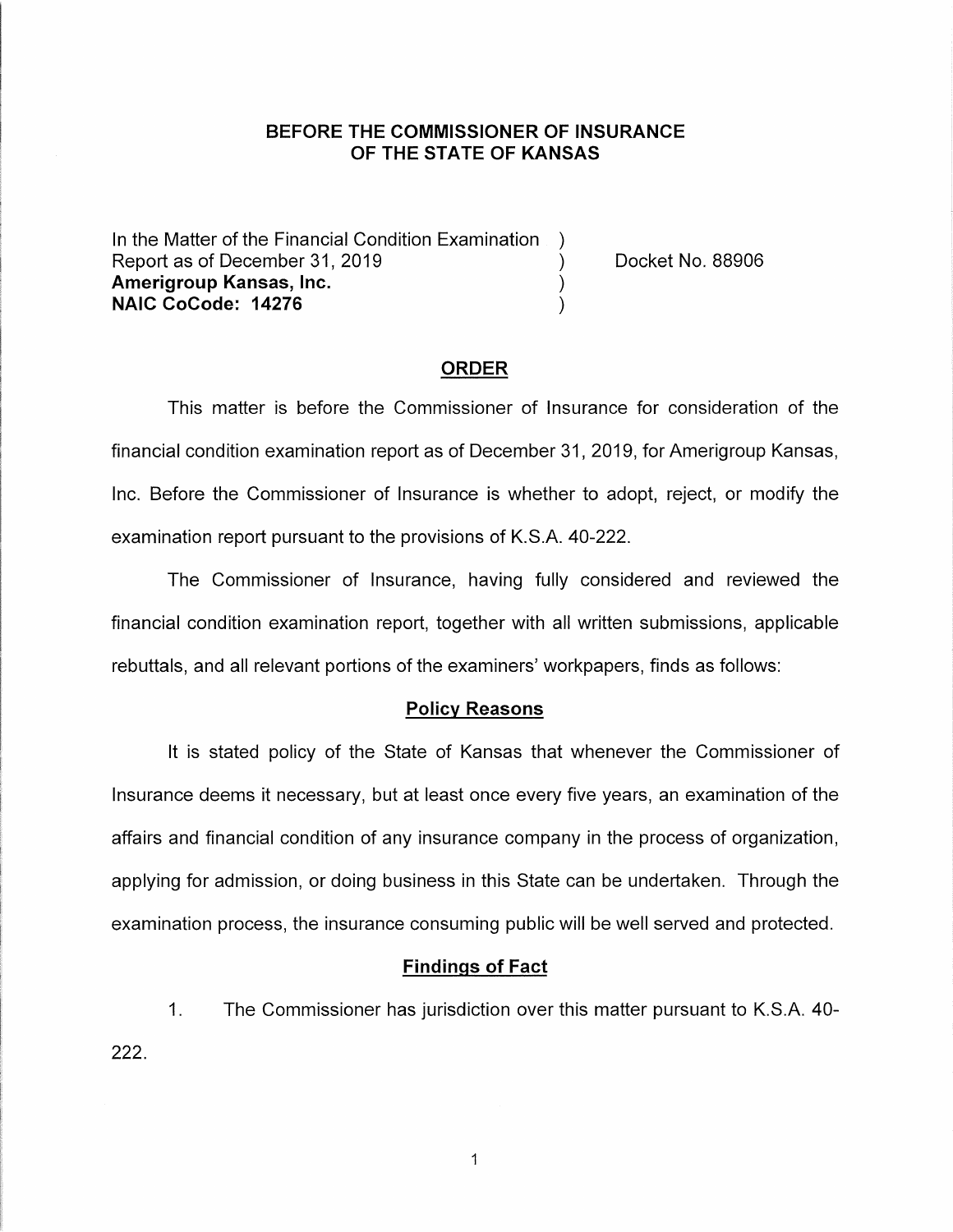2. An examination of Amerigroup Kansas, Inc. was undertaken by the Kansas Insurance Department and was completed on June 2, 2021.

3. On June 2, 2021, the examiner-in-charge tendered and filed with the Kansas Insurance Department a verified written report of the examination within thirty (30) days following completion of the examination.

4. Following receipt of the verified report, the Kansas Insurance Department transmitted the report to Amerigroup Kansas, Inc. on June 18, 2021, with a duly executed notice advising the company of its opportunity to prepare and submit to the Kansas Insurance Department a written submission or rebuttal with respect to any and all matters contained in the report. Amerigroup Kansas, Inc. was further advised that any written submission or rebuttal needed to be filed with the Kansas Insurance Department no later than eight (8) days after receipt of the verified report.

5. On June 24, 2021, Amerigroup Kansas, Inc. filed a written submission accepting the verified report.

6. Within thirty (30) days of the end of the time period allowed for written submission or rebuttal, the Commissioner of Insurance fully reviewed the report, together with all written submissions and rebuttals provided Amerigroup Kansas, Inc. The Commissioner of Insurance further reviewed all relevant workpapers.

7. No other written submissions or rebuttals were submitted by Amerigroup Kansas, Inc.

## **Conclusion of Law**

8. K.S.A. 40-222(k)(2) provides:

"Within 30 days of the end of the period allowed for the receipt of written submissions or rebuttals, the commissioner shall fully consider and review

2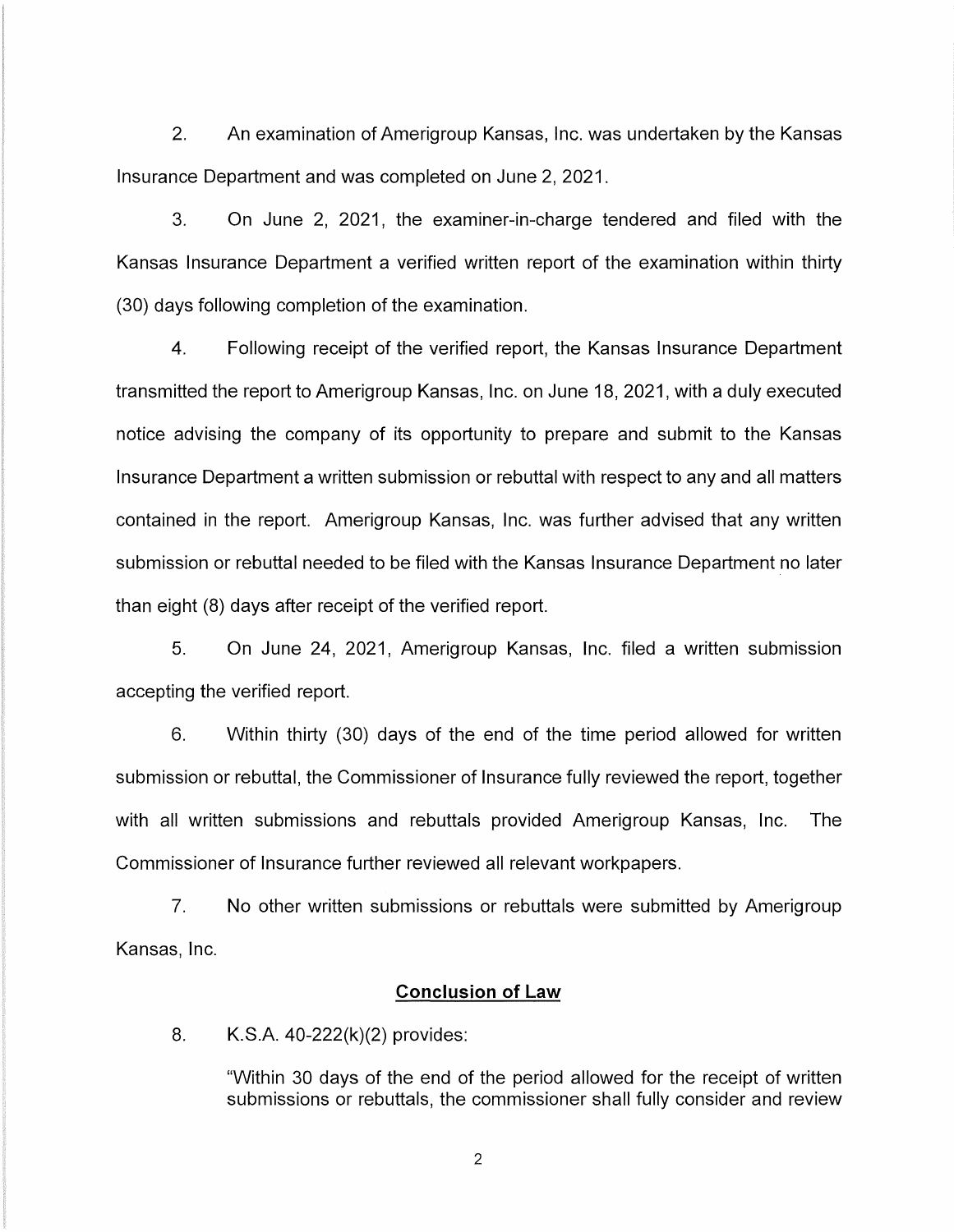the report, together with any written submissions or rebuttals and any relevant portions of the examiners workpapers and enter an order:

- (A) Adopting the examination report as filed or with modification or corrections. If the examination report reveals that the company is operating in violation of any law, regulation or prior order of the commissioner, the commissioner may order the company to take any action the commissioner considers necessary and appropriate to cure such violations; or
- (B) rejecting the examination report with directions to the examiners to reopen the examination for purposes of obtaining additional data, documentation or information, and refiling pursuant to subsection (k); or
- (C) call and conduct a fact-finding hearing in accordance with K.S.A. 40-281 and amendments thereto for purposes of obtaining additional documentation, data, information and testimony."

9. Based upon the Findings of Fact enumerated in paragraphs #1 through #7

above, the financial condition examination report as of December 31, 2019, of Amerigroup Kansas, Inc. should be adopted.

10. Amerigroup Kansas, Inc. hereby waives any and all rights to further administrative adjudication or review of this matter, including any and all rights conferred upon it under K.S.A. 40-222; K.S.A. 77-501, et seq.; and K.S.A. 77-601, et seq.

11. This Order constitutes the Final Order in this matter.

# **IT IS THEREFORE, BY THE COMMISSIONER OF INSURANCE, ORDERED THAT:**

1. The financial condition examination report as of December 31, 2019, of the Amerigroup Kansas, Inc., is adopted.

2. The Commissioner of Insurance retains jurisdiction over this matter to issue any and all further Orders deemed appropriate or to take such further action necessary to dispose of this matter.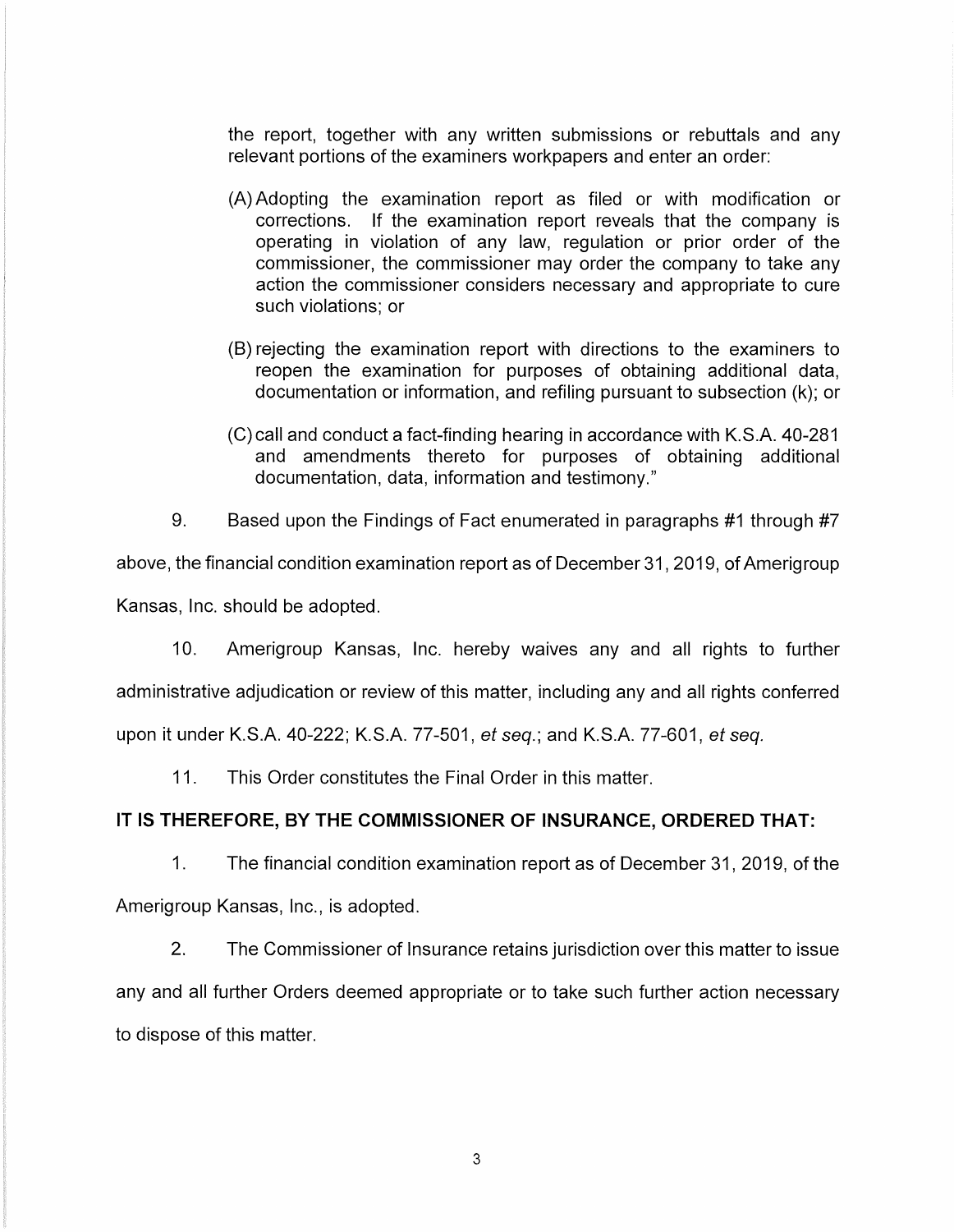3. Within 30 days of the issuance of the adopted report, the company shall file affidavits executed by each of its directors stating under oath that they have received a copy of the adopted report and related orders.

4. The Commissioner of Insurance shall hold the content of the examination report as private and confidential information for a period of 30 days. Thereafter, the commissioner may open the report for public inspection so long as no court of competent jurisdiction has stayed its publication.

IT IS SO ORDERED THIS  $\frac{\partial 5H}{\partial 1}$  DAY OF  $\frac{1}{2}$   $\mu$  2021, in the CITY OF **TOPEKA, COUNTY OF SHAWNEE, STATE OF KANSAS.** 



Whomidt

Vicki Schmidt Commissioner of Insurance

Approved by the Kansas Insurance Department Legal Division

 $\mathbb{A}$   $\mathbb{A}$ 

Paide Blevins Lead Regulatory Counsel